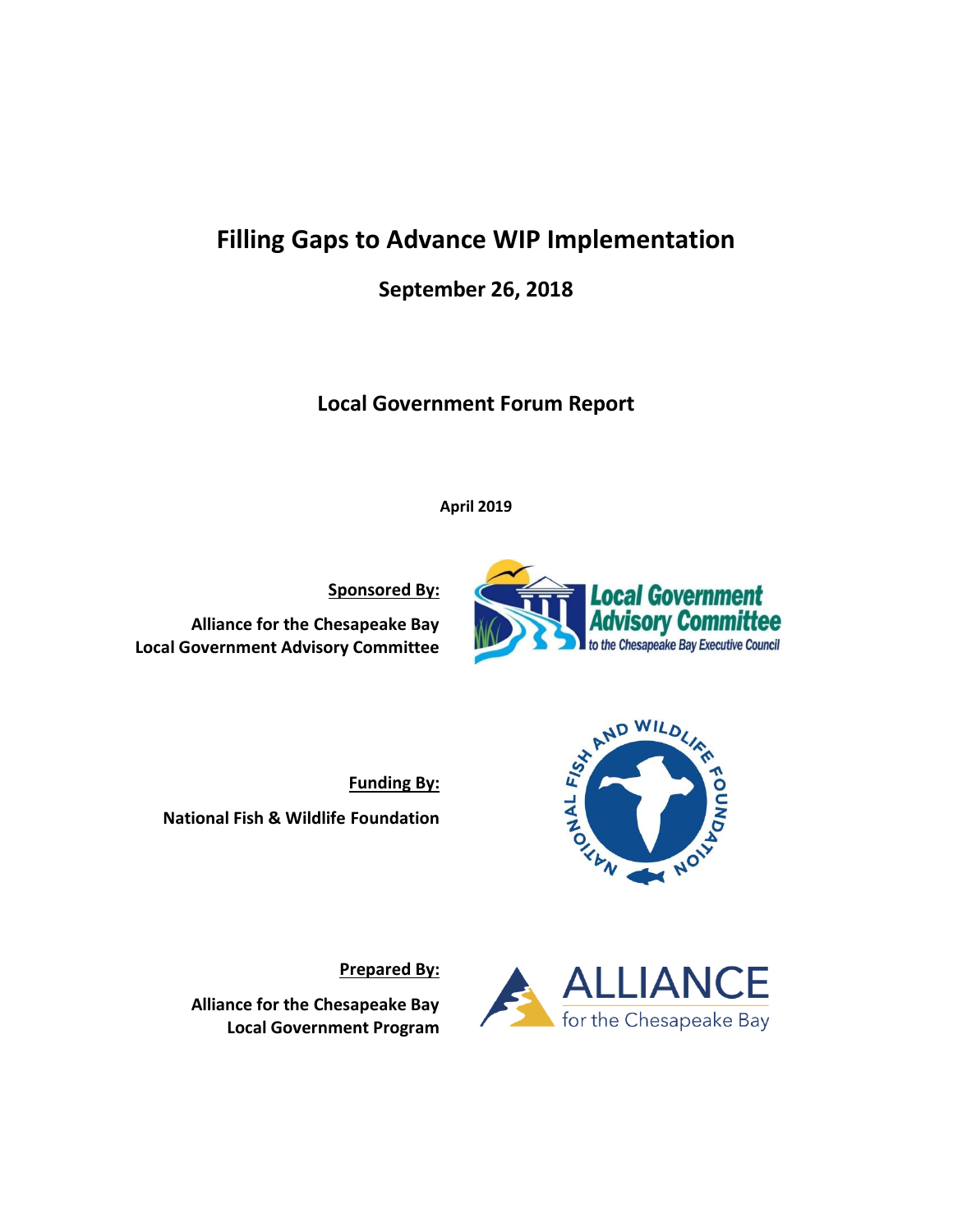# **1. Forum Overview and Objectives**

# *Background*

Due to inadequate in-house resources (staff and/or funding), local governments throughout the Chesapeake Bay watershed require outside services (technical assistance<sup>1</sup>) to fully participate in implementing their jurisdiction's Chesapeake Bay Watershed Implementation Plan (WIP).

The Local Government Advisory Committee (LGAC) has raised the issue of staff capacity and technical assistance gaps with the Chesapeake Executive Council (EC) for more than ten years. At the August 7, 2018 meeting of the Chesapeake Executive Council, LGAC again raised the issue, calling for *an evaluation of the nature, sufficiency, and scope of technical assistance resources and programs available to local governments to be conducted for the purpose of establishing new, re-tooling existing, or expanding state and/or federal programs to achieve greater effectiveness in WIP implementation.* 

Following up on the 2018 LGAC EC recommendation, the focus of the 2018 Local Government Forum was to provide the Chesapeake Bay Program leadership with more specific recommendations for addressing staff capacity and technical assistance gaps. The Forum was hosted by LGAC in conjunction with the Alliance for the Chesapeake Bay (Alliance). Funding for the Forum was provided by the National Fish & Wildlife Foundation (NFWF). Mary Gattis, former Director of Local Government Programs for the Alliance, was the lead facilitator.

The Forum was held on September 26, 2018 at the George Washington Hotel in Winchester, VA. The Forum planning team targeted representatives for attendance in order to achieve the necessary crosssection of experiences and points of view. A total of 53 individuals attended the 1-day workshop, including 46 participants representing local, state, and federal governments, as well as regional entities, funders, technical assistance providers, and seven Alliance staff representatives. See Appendix A for a list of Forum participants.

Prior to the Forum, a Backgrounder was sent to attendees that included the initial problem statement, meeting goal, assumptions, and preliminary recommendations. This was done in order to maintain a clear focus for the Forum, as the topic of technical assistance has many facets, each of which could fill the entire agenda for a one-day event. See Appendix B for the Backgrounder with full pre-forum materials developed and shared with all participants.

The Forum and subsequent report's intent is to help the jurisdictions ("States") comply with the Environmental Protection Agency's (EPA) expectation that Phase III WIPs will include *recommendations for filling gaps in capacity in programmatic, financial, technical assistance, or other capacity needed to advance WIP implementation.*

This report provides a summary of the Forum, including the research and planning leading up to the day's events, and the discussions and resulting recommendations that came from pre-, day-of-, and post-Forum.

 $1$  In the context of the forum, technical assistance was defined as a service provided to local government by an outside organization or agency, which may otherwise be performed by staff or secured through normal procurement processes.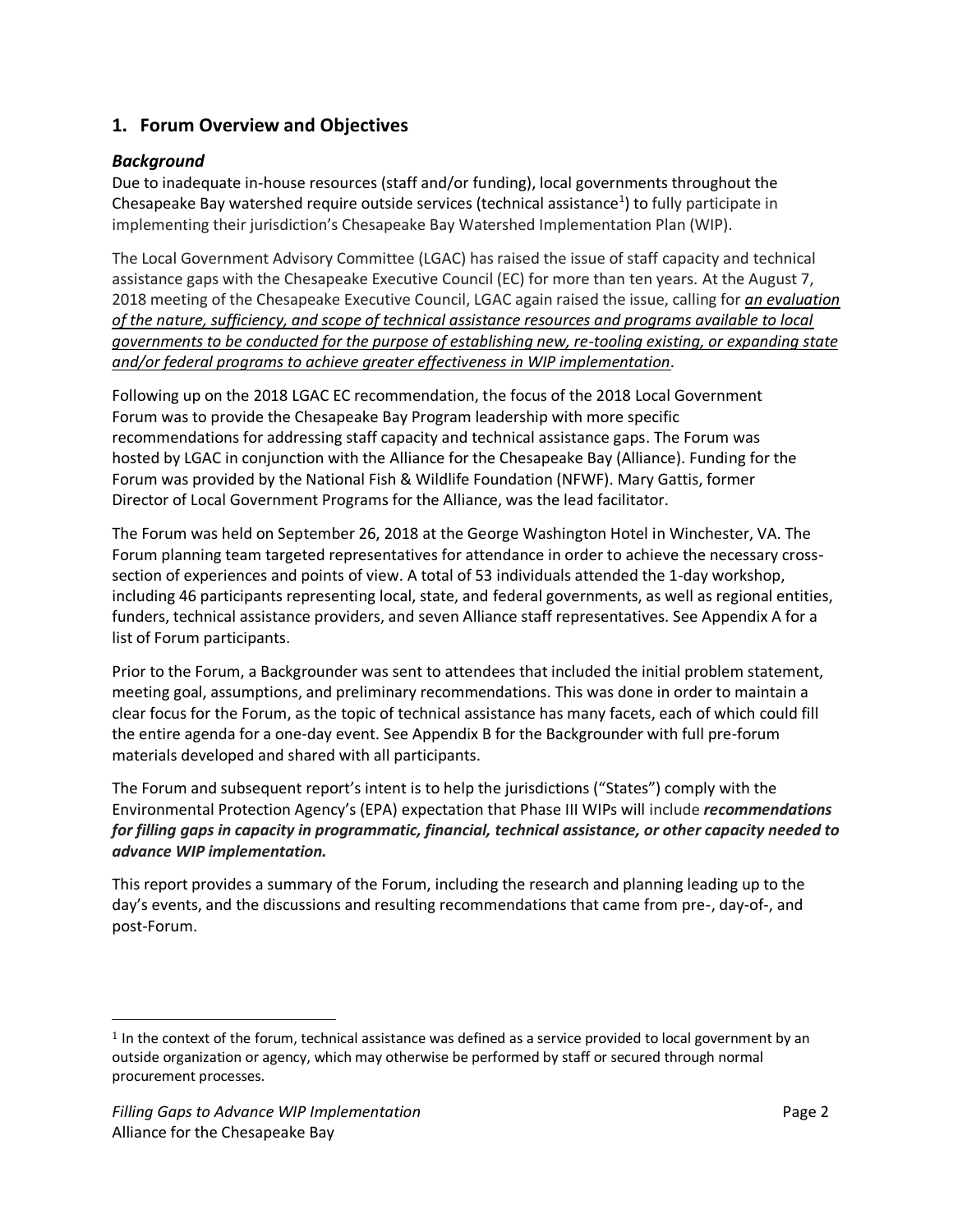# *Pre-Forum Planning*

Extensive planning went into developing preliminary recommendations prior to the Forum, so that LGAC staff could utilize the day for productive discussion and feedback. LGAC staff enlisted a Forum Planning Team<sup>2</sup> and a number of Project Advisors to provide input on all planning materials addressed in the report. LGAC staff also held interviews with all jurisdictions<sup>3</sup> to share background and guiding materials, as well as get their input on their knowledge about local technical assistance needs. These interviews were invaluable to better understanding where each jurisdiction is in its Phase III WIP process and identification of local needs.

The Forum Planning Team identified three key factors affecting local government access to technical assistance:

- 1. Insufficient staff capacity;
- 2. Technical assistance provider capacity limitations; and
- 3. Lack of awareness about available services.

Key issue #3 was considered a tertiary issue, best addressed after the other two issues are resolved. Therefore, LGAC staff delved into key factors #1 and #2 for the purposes of developing preliminary recommendations.

# *Preliminary Recommendations*

While it is recognized that almost every community could use more staff, this Forum focused exclusively on the needs of **low capacity communities** to undertake watershed protection and restoration activities,

For the purposes of the Forum, **Low Capacity Communities** are defined as smaller Phase II MS4s and non-MS4 or "unregulated" communities.

including but not limited to managing stormwater.

Based on LGAC's experience, research, and interviews with experts, LGAC staff developed a set of guiding assumptions for each key factor to ensure that everyone was on the same page. In order to move forward in developing preliminary recommendations, these assumptions were needed. The

preliminary assumptions are listed in Appendix B. Final assumptions were refined during the forum and shared in Section 2 of this report.

# *Key Factor #1: Insufficient Staff Capacity*

LGAC staff developed preliminary recommendations around meeting staffing needs in low capacity communities, which looks different depending on the state and/or regional context, but overall has to do with developing a circuit rider program, enlisting quasi-governmental or government agency support, or hiring shared staff to fill capacity gaps.

# *Key Factor #2: Technical Assistance Provider Capacity Limitations*

Technical assistance providers working in the Chesapeake Bay watershed include federal, state and local agencies, quasi-governmental organizations, University Extension Agents, NGOs, private firms and others. Common approaches to meeting local government needs for technical assistance include grant funded services as well as federal and state assistance.

<sup>2</sup> Identified in Appendix A

<sup>3</sup> With the exception of New York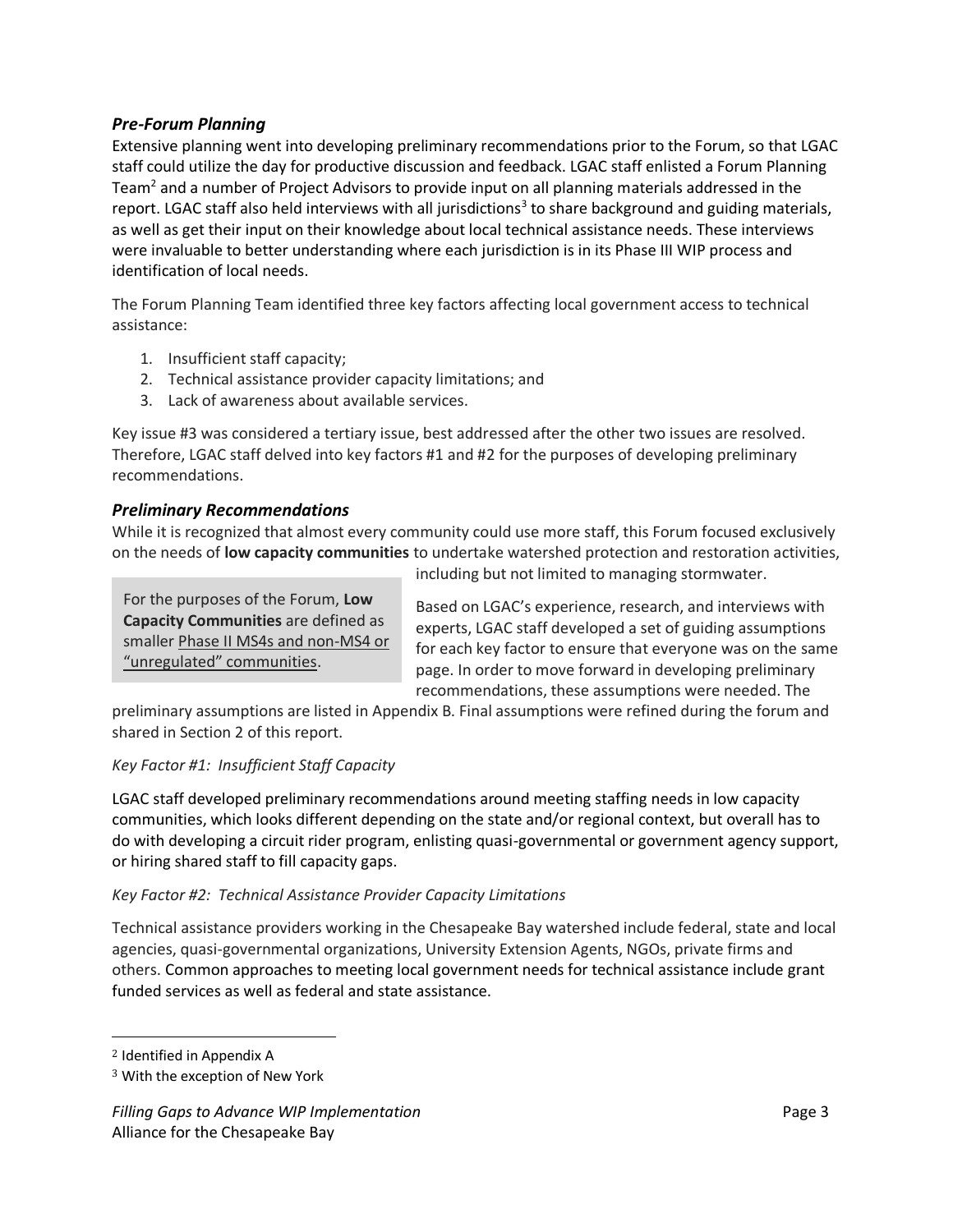To address both the insufficient staff capacity and technical assistance provider capacity limitations, *LGAC preliminarily recommended the establishment of a Circuit Rider (CR) Network and potential Technical Assistance Collaborative.*

Developed and refined by the Forum Planning Team, it was determined that an effective technical assistance system must meet the following criteria: (1) credible; (2) consistent; (3) convenient; and (4) cost-effective/affordable.

At the outset, LGAC staff envisioned this as a two-pronged approach, involving the establishment of the Circuit Rider Network first, followed by the establishment of one or more Technical Assistance Collaboratives.

# **2. Forum Proceedings and Post-Forum Research**

# *Forum Proceedings<sup>4</sup>*

# **Problem Statement and Assumptions**

The Forum began with reviewing and refining the problem statement and assumptions that were initially developed by LGAC staff with input from the Forum Planning Team and advisors. The problem statement and assumptions went through many iterations prior to the forum (see Appendix B). Below are the final problem statement and assumptions refined at the forum:

| Problem<br><b>Statement</b>                          | Despite the vast array of technical assistance services being delivered in the<br>Chesapeake Bay watershed, many local governments are unable to secure the<br>services needed to plan, design, implement, monitor, and maintain watershed<br>restoration projects and programs. <sup>5</sup>                                                                                                                                                                                                                                                                                                                                                                                                                                                                                                                |
|------------------------------------------------------|--------------------------------------------------------------------------------------------------------------------------------------------------------------------------------------------------------------------------------------------------------------------------------------------------------------------------------------------------------------------------------------------------------------------------------------------------------------------------------------------------------------------------------------------------------------------------------------------------------------------------------------------------------------------------------------------------------------------------------------------------------------------------------------------------------------|
| <b>Staff</b><br><b>Assumptions</b>                   | Staffing needs may vary from one community to the next, even within the same<br>$\bullet$<br>region.<br>Staffing goals may vary from one community to the next, i.e. some communities<br>$\bullet$<br>may ultimately need/want to become self-sufficient while others may be best<br>served by long-term assistance from an external provider (adjunct staff).<br>Needs are not always "technical."<br>$\bullet$<br>Low capacity communities benefit from services that can be provided by both<br>$\bullet$<br>generalists and specialists <sup>6</sup> .<br>Relationships matter. Building trust takes time.<br>$\bullet$<br>Staff turnover requires continuing commitment to educating new staff on the<br>$\bullet$<br>basics. Sharing staff can be a cost-effective strategy for filling staffing gaps. |
| <b>Technical</b><br>Assistance<br><b>Assumptions</b> | Demand for technical assistance exceeds supply.<br>$\bullet$<br>Most Technical Assistance Providers (TAPs) are limited by insufficient resources<br>$\bullet$<br>(staff/funding), geography, and/or the range of expertise/services within the<br>organization.<br>The competitive nature of funding doesn't facilitate collaboration among TAPs.<br>$\bullet$                                                                                                                                                                                                                                                                                                                                                                                                                                               |

<sup>4</sup> See Appendix C for full agenda

<sup>5</sup> The word "maintain" was added to the final problem statement.

<sup>6</sup> Defined below.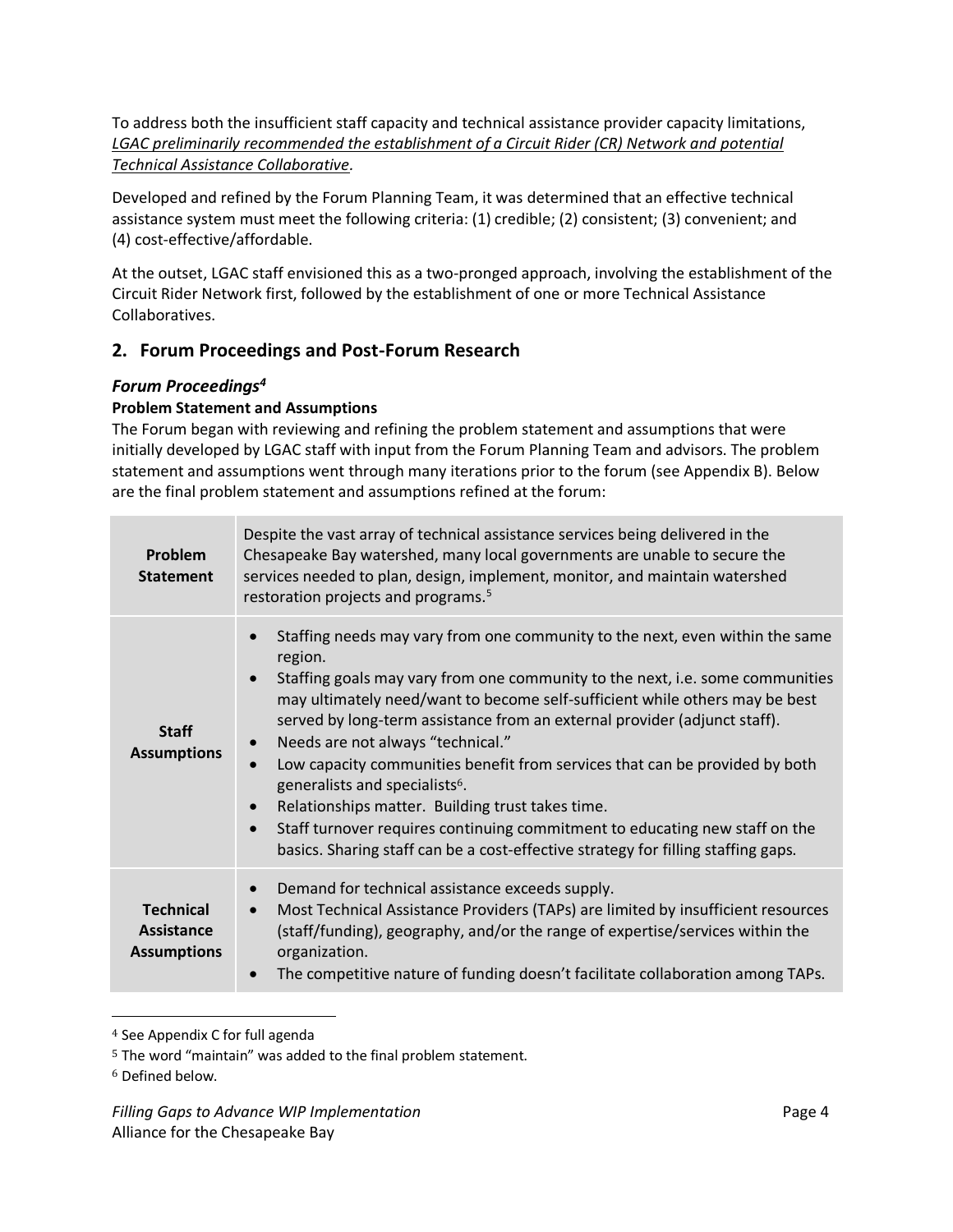• Better collaboration among TAPs will improve delivery of services that meet local governments' needs. The types of services needed include planning, engineering, financing, grant writing and reporting, legal, project management, etc. • Some TAPs are providing services outside their area of expertise. • Some TAPs have their own agenda and may not be responsive to local governments' actual needs.

#### **Generalists versus Specialists**

Forum attendees reached consensus around the need for generalists *and* specialists, defined below, to support local governments in being able to fully address their Phase III WIPs.

A **Generalist** is a person who possesses a wide range of knowledge and skills related to water resources planning and management. He/she may possess some capacity related to finance, planning, project management, grant writing, etc.

A **Specialist** is a person who possesses a deep understanding or capacity for a topic or discipline such as finance, engineering, planning, etc.

The criteria for technical assistance services was also shared with participants, and ultimately agreed upon. The full criteria for services includes:

- 1. *Credible*  TAPs should be able to demonstrate that they possess the expertise needed to meet the clients need. Having an established relationship with the client or a history of providing services to similar clients is preferable.
- 2. *Consistent* Technical assistance services should be available on an ongoing basis, i.e. not dependent on short-term funding.
- 3. *Convenient* Local governments should have a one-stop shop where they can go to locate services, and the process for securing services should be simple.
- 4. *Cost-effective / Affordable* Services may be considered cost-effective if they result in an overall reduction in the cost to meet the desired ends.

Ultimately, there is a *progression* that the state and/or local governments must go through in order to efficiently and effectively meet local needs and address Phase III WIPs. See the diagram below: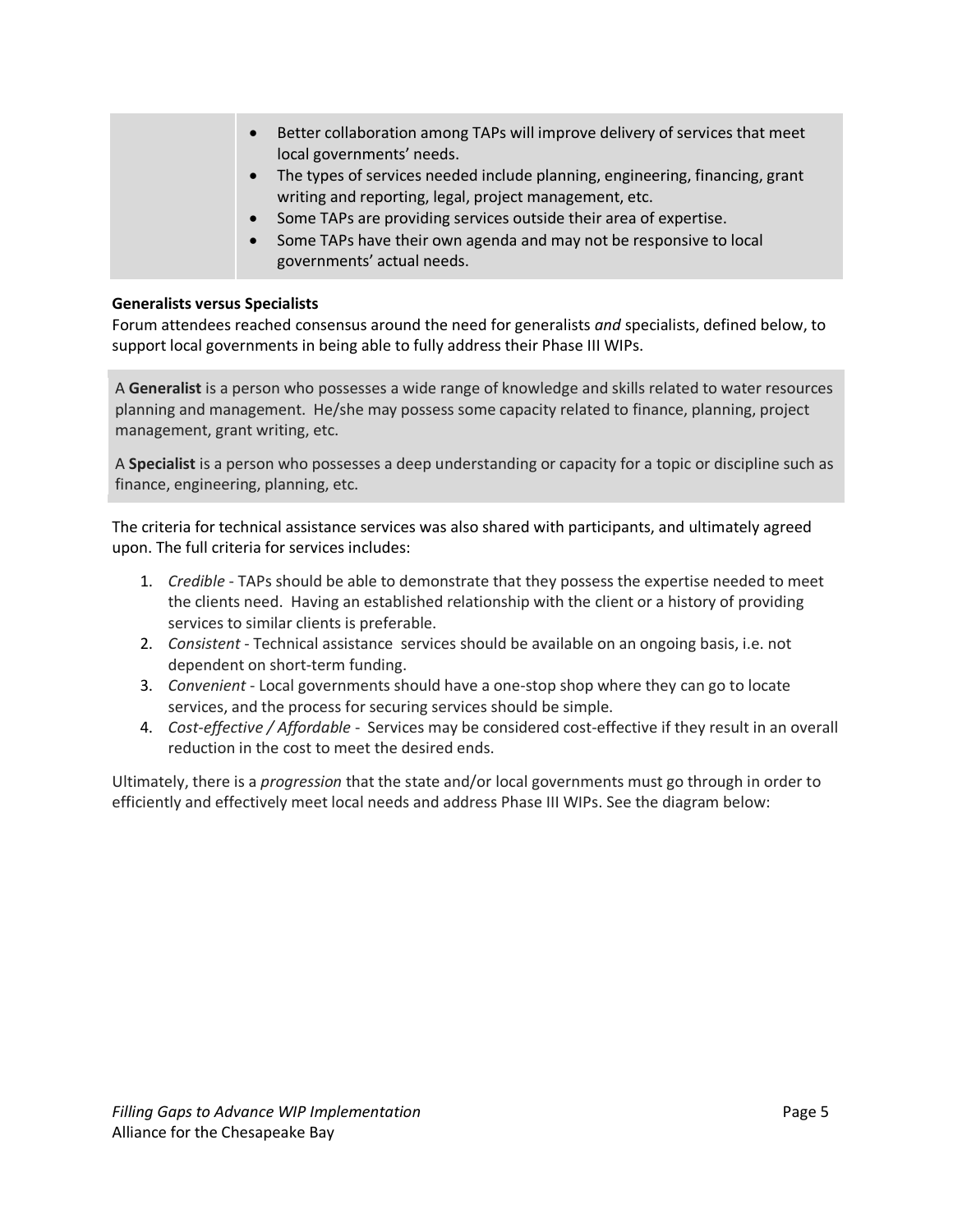

#### **Breakout Group Discussions**

In the afternoon, Forum attendees broke into two groups<sup>7</sup> to hone in on the recommendations and garner more specific feedback while promoting dialogue amongst experts.

#### *Breakout Group 1: Establish a Network of Circuit Riders*

Earlier in the day, attendees reached consensus on the need to establish a network of CRs across the Chesapeake Bay watershed to support local governments in meeting more *generalized* needs. This session highlighted the myriad questions that remain in how to best develop, implement, and sustain such a network, or networks.

Implementation steps that were discussed during the breakout session included:

- 1. Each jurisdiction should identify gaps (utilize existing surveys and state input)
	- a. Assess local government needs as developed and identified during the WIP III input progress (needs assessment)
	- b. States, in conjunction with local government and other relevant stakeholders, to determine number of Circuit Riders needed.
- 2. Circuit riders then review the needs assessment and refine it as needed to create work plans.

Because of the state-level variance in what already exists, and what level of generalist support is needed, the recommendations developed are specific to each jurisdiction. However, the questions that must be answered in order to establish a regional and/or state-wide circuit rider network apply across the Watershed.

<sup>7</sup> Self selected by forum participants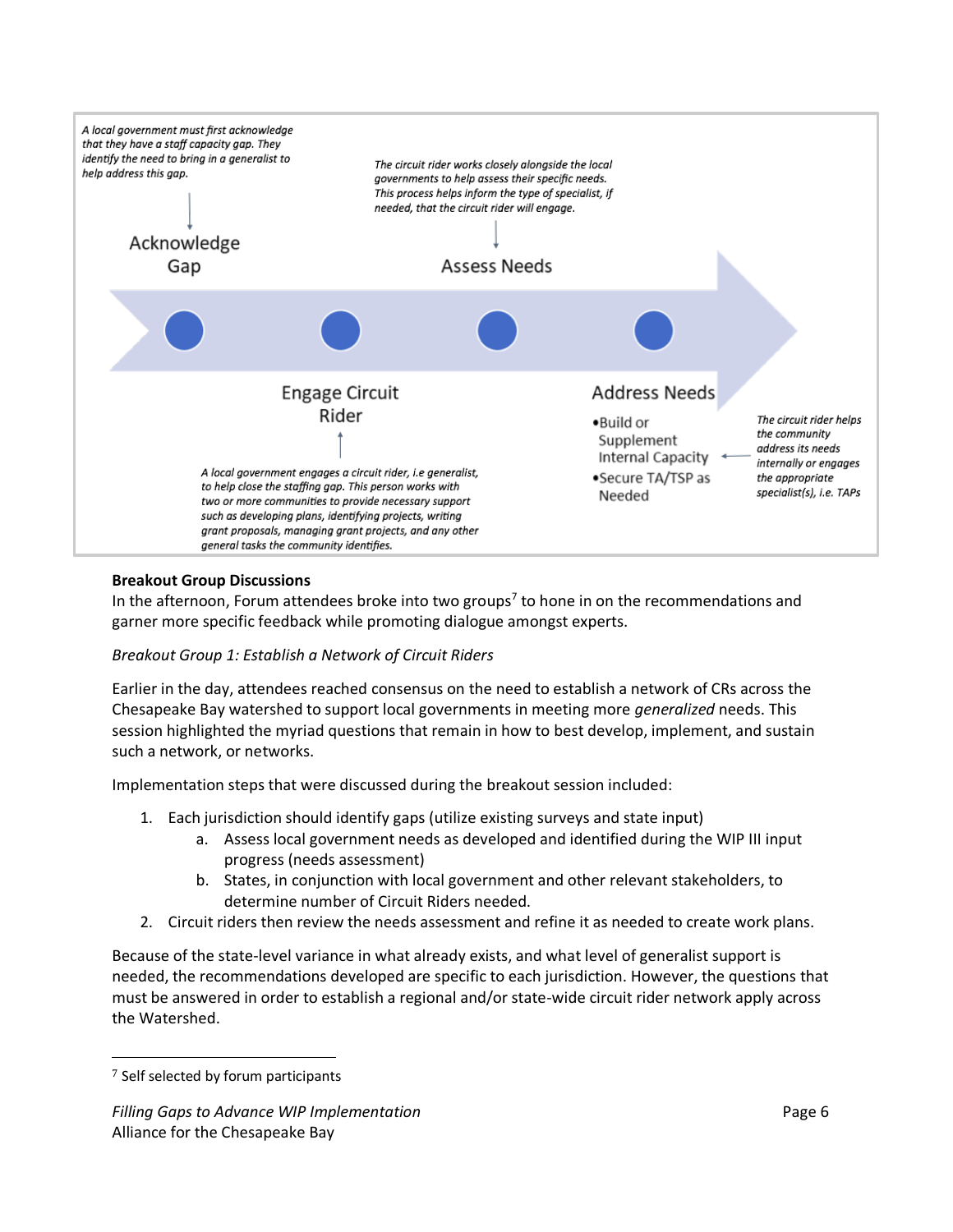In this breakout group, key questions were identified and then utilized post-forum in communications and research to establish state-specific recommendations where possible.

- What territory is reasonable to expect a single CR could cover?
- How much do you know about the needs of communities in your state?
- What skills/expertise should a CR have? Could you write a job description? Is there already a person(s) who performs CR duties and can be duplicated/expanded?
- Where should a CR be housed?
- How should the CR be funded? What should the role of the Network be?
- How should the Network be funded?

The need to develop a financing strategy to support CRs and characteristics of individual CRs was emphasized during this session. See Appendix D for an expanded financing discussion at the November 2018 LGAC quarterly meeting.

# *Breakout Group 2: Establish a Technical Assistance Collaborative*

There was hesitation expressed by a number of participants in this breakout session around the idea that establishing a technical assistance *collaborative* is necessary to meet the needs of local governments. This was due in large part to the varying perspectives on what constitutes "technical assistance" and insufficient information about the types of services needed specifically by local governments.

As an alternative to establishing a collaborative, the group recommended establishing a technical assistance *network*, where a repository of information about technical assistance services currently being offered would be housed. This repository would be used by CRs to secure specific services for their communities. CRs would be responsible for identifying the appropriate Technical Assistance Provider (TAP), or specialist, and engaging them on behalf of, or in cooperation with, the local government.

Using this approach helps ensure that the community engaging the TAP is in fact ready for the services being requested but it doesn't meet all the criteria of a technical assistance system as agreed to by the Forum participants, i.e. Credible, Consistent, Convenient and Cost-effective/Affordable.

In this breakout group, a number of main ideas surfaced:

- A list of 8-10 Best Management Practices (BMPs) that are most practical for low capacity communities should be developed to reduce overwhelm.
- More understanding of low capacity communities' needs and challenges must be gained in order to inform who is included as a TAP.
- TAP quality control is needed (potential for certification program like the Chesapeake Bay [Landscape Professional Certificate\)](https://cblpro.org/).
- A backbone group is needed to organize and convene TAPs.
- TAP evaluations needed:
	- o Past success?
	- o Gaps?
	- o Expansion opportunities?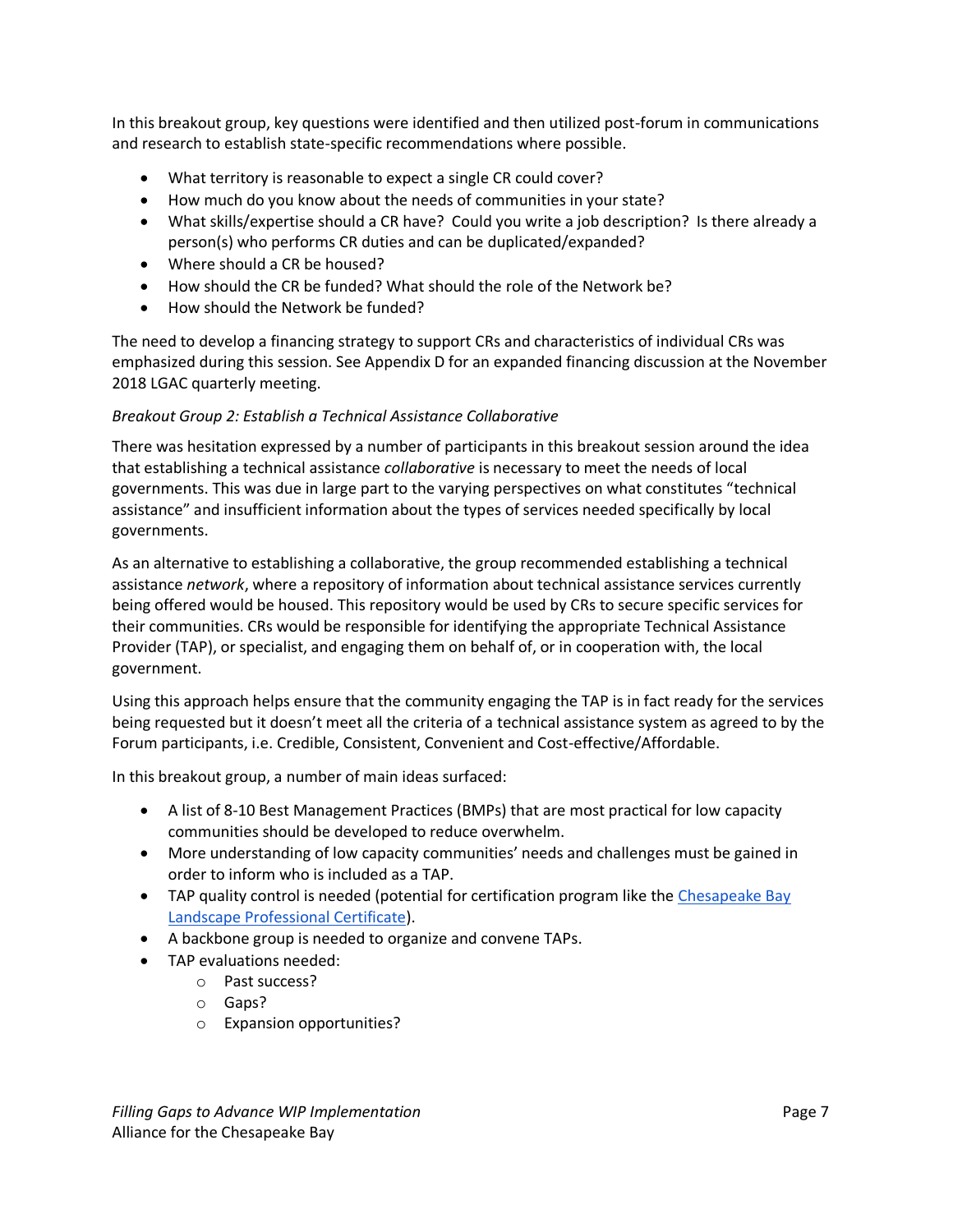#### *End of Day Wrap up*

After coming back together, the groups shared notes from each session. While there was much consensus around the need to support local governments in meeting their commitments, both with *generalized* and *specialized* types of technical assistance, the precedent has been set to do things the way they've always been done. There was a sense that this is just the tip of the iceberg, and many questions still remain as to *how* a network of circuit riders and technical assistance providers will be developed, implemented, and sustained.

#### *Post-Forum Research*

Due to the vast scope technical assistance entails, and the variance across the Watershed as to what types of assistance communities need, additional communications and research was needed in order to refine the recommendations.

After the Forum, LGAC staff set out to research existing programs and ground-truth the preliminary recommendations, including reaching out to each jurisdiction to find out more information on how funds are currently being disseminated to local governments to implement WIP obligations, conducting stakeholder interviews with those who expressed interest at the Forum in providing insight on how their CR program may look, participating in state-level discussions (in particular with Maryland) where organizations came together to advance their state's technical needs, and gaining insight from LGAC members during LGAC's November 2018 Quarterly Meeting (see Appendix D for notes on the meeting session) and finally during LGAC's March 2019 Quarterly Meeting. The culmination of which has led to the final recommendations presented in the next section of this report.

# **3. Recommendations for Filling Local Staffing Gaps**

To address both insufficient staff capacity and technical assistance provider capacity limitations, LGAC recommends the establishment of a Circuit Rider Network, or set of networks, tailored to regional and/or state needs across the Chesapeake Bay watershed. Furthermore, LGAC recommends additional analysis be conducted as to whether a formalized Technical Assistance Collaborative is *feasible, realistic, and necessary*.

# *Establish a Network of Circuit Riders*

There is overwhelming support for employing Circuit Riders to assist low capacity communities. CRs should be generalists who provide services to a discrete group of communities. This recommendation is based on the demonstrated success of Circuit Rider models identified across the Watershed. See Appendix E for more information on these models which will be referenced in the state-level recommendations below.

LGAC recommends each state develop and/or expand the number of CRs working to support low capacity communities. By doing this, Circuit Riders will benefit from having an opportunity to collaborate and support one another through a Network, or set of smaller networks. This will increase the effectiveness of individual Circuit Riders by providing a forum for peer-to-peer exchange, support and shared services.

Individual Circuit Riders will serve as adjunct staff for one or more communities. Their job will be to supplement or build local staff capacity, depending on a particular community's needs/goals.

Circuit Riders help assess each community's needs, provide support and function as adjunct staff, and help secure outside services from specialists as needed.

*Filling Gaps to Advance WIP Implementation* **Page 8 Page 8** Alliance for the Chesapeake Bay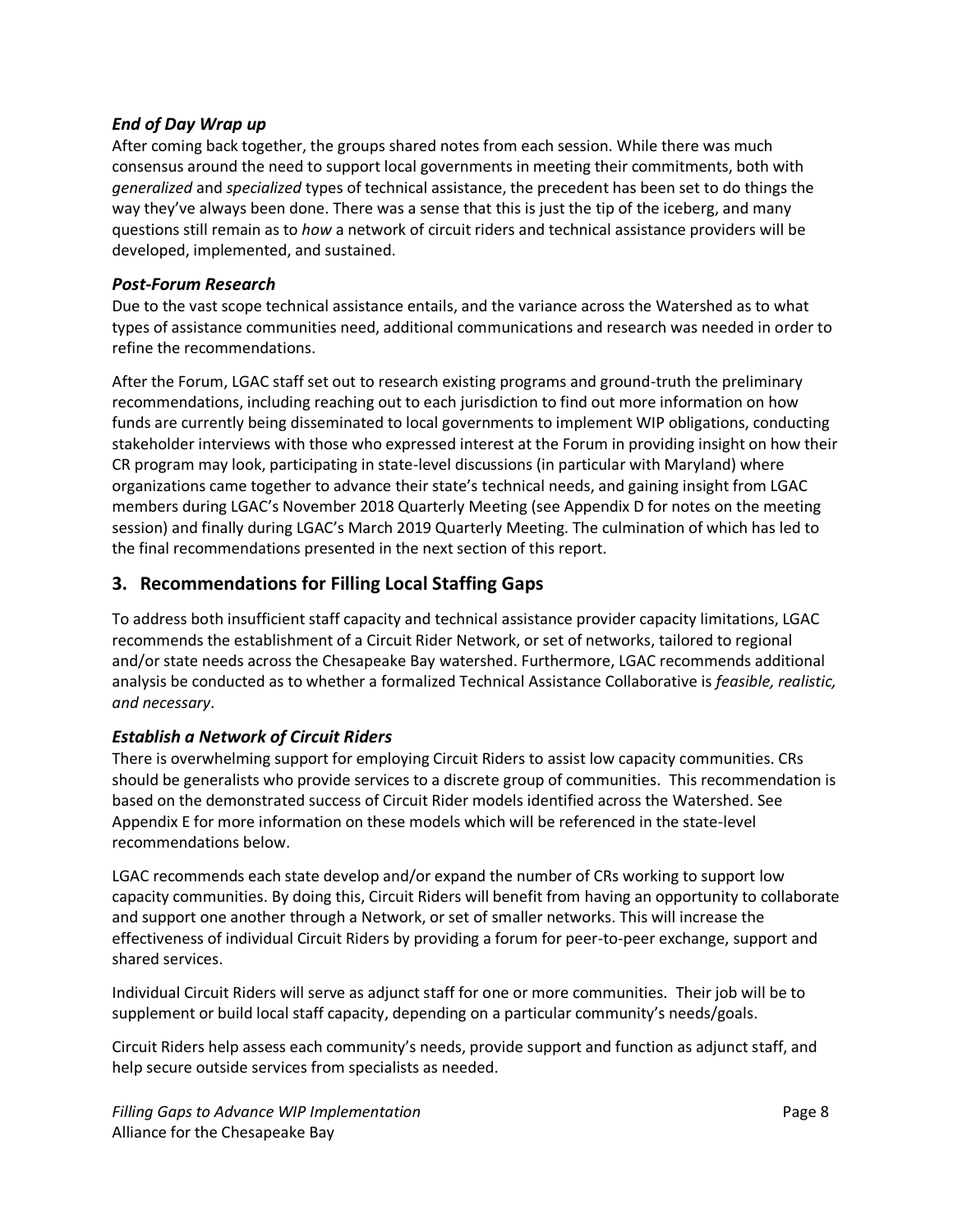Employing a Circuit Rider ensures that when specialists are brought in, the community is ready to engage those services.

During the breakout session, it was determined that characteristics of a circuit rider should be:

| 1. Problem Solver | 2. Communicator | 3. Trusted Source | 4. Coordinator | 5. Motivator |
|-------------------|-----------------|-------------------|----------------|--------------|
|-------------------|-----------------|-------------------|----------------|--------------|

As a first step in implementing this recommendation, **each state will need to determine where gaps exist currently, and identify areas of critical need**. This must be done in order to determine how best to implement a network of CRs to meet local needs and help communities access technical services.

It should be noted that some Forum participants expressed concerns about the past effectiveness of CRs and the quality control that is needed to ensure newly hired CRs have the skills and characteristics to support low capacity communities. Since there are already examples of successful CR models (see Appendix E) in the region, LGAC staff believe that quality control will be maintained by individual hiring processes and agencies who house the staff/program.

#### **State-specific Recommendations**

The initial next steps for each jurisdiction are general across the board. Each jurisdiction must first determine its current gaps and identify areas of critical need. LGAC recommends each state first assess the needs of its low capacity communities and determine whether additional funding be provided to build or expand a network of CRs. Once that is determined, LGAC recommends each state allocate existing state and federal funding to support the development of a CR program (see Appendix D for more information).

The state-specific recommendations shared below are meant to begin the conversation for each jurisdiction as they assess current gaps. Ultimately, this is a long term initiative for each jurisdiction to consider based on the specific needs, resources, existing partners and networks in place to support local governments in closing staffing and technical assistance gaps. LGAC believes that creating more robust CR networks to support local governments will in and of itself generate more opportunities, since many low capacity communities face staff capacity gaps that leave them unable to access specialized technical assistance. With CR networks in place, they can help these communities access services, getting more water quality projects on the ground.

**Delaware:** Delaware represents a small portion of the Watershed, and the low capacity communities in the state are typically run by one or two staff or volunteers. Communities have limited ability to pay for dedicated staff, thus LGAC does not recommend additional staff be added to fill the capacity gaps, unless it could be obtained by grant funding and housed at a state or regional agency. One thing noted in communications with DE WIP leads is the *high cost of engineering firms* that are contracted by small communities who do not have dedicated staff. If the high cost to contract with an engineer is **more** than the cost of hiring a CR (split by local, state, and federal funding), then this system should be reevaluated.

Delaware's Department of Natural Resources and Environmental Control (DNREC) should be an example for how state agencies can also serve as technical assistance providers, helping to fill general and technical gaps in low capacity communities.

**Maryland:** Maryland Sea Grant employs Watershed Restoration Specialists who support communities already, and have a hybrid set of skills that fall into the generalist *and* specialist categories. To meet the needs of low capacity communities throughout the state, LGAC recommends the number of staff on the

*Filling Gaps to Advance WIP Implementation* **Page 9 Page 9 Page 9** Alliance for the Chesapeake Bay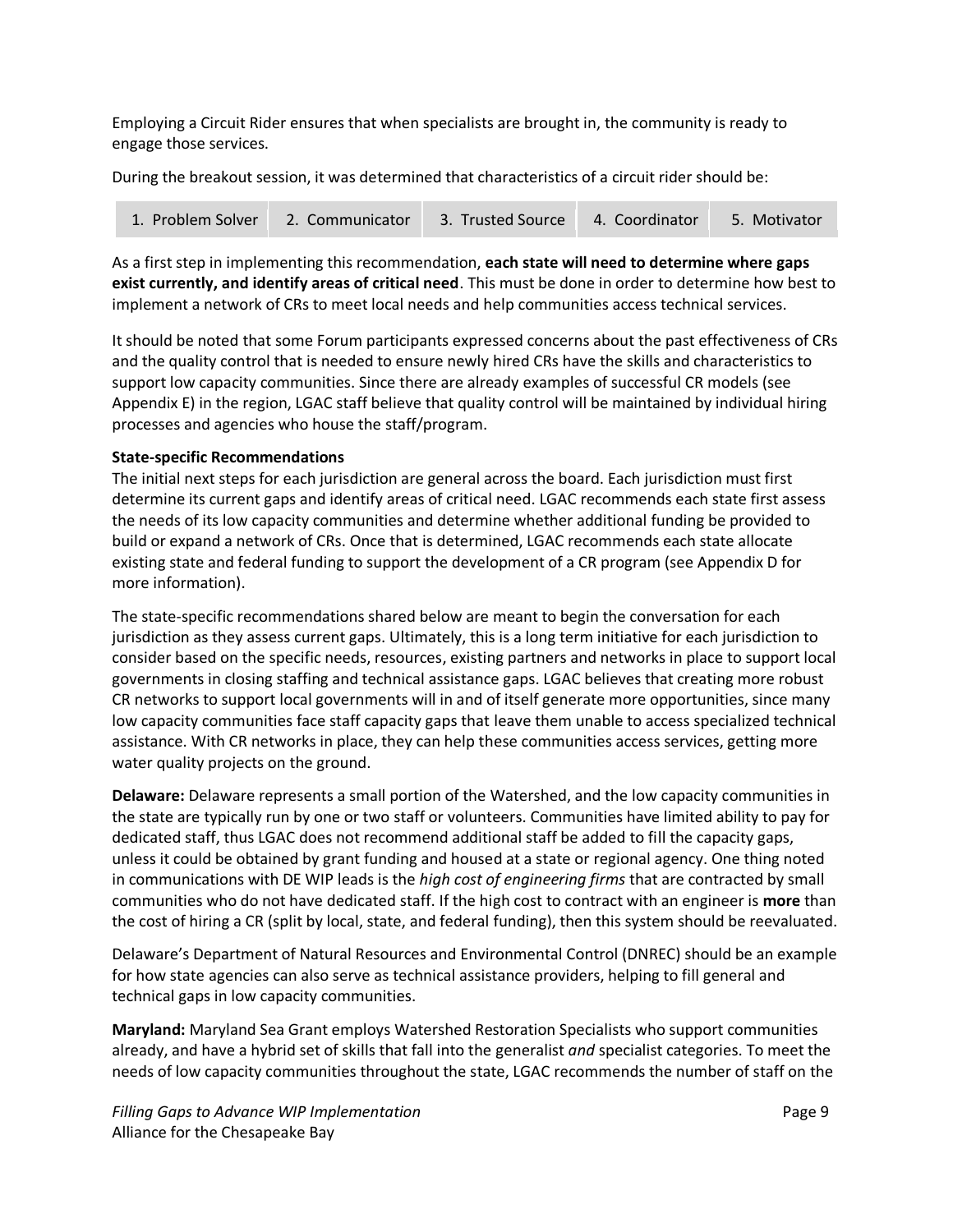ground serving as CRs be expanded (specifically with at least one serving Western Maryland) within existing programs already in place. In addition to the Watershed Specialists, the Eastern Shore CR staffed by the Chesapeake Bay Foundation has seen great success. Since this is a grant-funded program, it is not sustainable over the long-term unless communities are willing to pay into supporting this role. The Eastern Shore CR and Eastern Shore Watershed Specialists both serve the needs of communities and complement each other's expertise and level of support they provide.

Since the Forum, many of the Maryland agencies who participated came together to brainstorm ideas about moving this initiative forward, and have taken steps further and written letters to recommend improved technical assistance delivery to low capacity communities in the stormwater section of the draft WIP. LGAC fully supports the cooperative partnership that the state, regional, and NGOs have created in addressing technical assistance gaps and the efforts they've taken since the Forum.

**New York:** New York plays a small but critical role in the Watershed. The Otsego Circuit Rider Planner Program housed at the Otsego County Conservation Association is a prime example that should be used as a model in New York and other states. The specifics that make this staff person unique is that the local government pays a 50% rate for the service, while the other 50% is covered by the Association. The fact that communities pay for the service shows it is needed, and the community understands the benefits they receive. This role, like Maryland's Watershed Specialists, functions as both *generalist* and *specialist.* 

The state should support agencies already serving to fill staff gaps like the Otsego County Conservation Association or the Upper Susquehanna Coalition, to name a few. The Upper Susquehanna Coalition serves across state boundaries in Northern Pennsylvania and southern New York, and is a great example of a group that has the capacity to house staff who support low capacity communities.

**Pennsylvania:** Pennsylvania has some of the greatest need to assess its technical capacity gaps in the Watershed. There are many questions that remain in Pennsylvania, from the number of CRs needed to where they will be housed. Because of the sheer number of municipalities in PA, there needs to first be an assessment of the varying needs and the steps necessary to set up regional CR networks that serve many communities at once.

There exists examples in Pennsylvania that are models for communities who are willing to come together regionally and pay into a system where each receives the benefit and pays for its share. Blair County utilizes existing staff at the Conservation District whereas in York County the program is housed at the Planning Commission. LGAC recommends the state utilize existing examples and agencies to support CRs. Ultimately, the region usually has a preferred trusted source, and that should be taken into consideration as to where the CR(s) is housed.

**Virginia:** In Virginia, the number of CRs needed is still unknown, as the state is still early in the process of identifying gaps. The VA WIP leads shared that the Planning District Commissions (PDCs) have taken the lead on identifying the current gaps in technical assistance. LGAC supports the PDCs in this effort, and believes that the PDCs are the trusted sources on the ground working with communities and thus should be where CRs are housed. The state and PDCs must work together to identify how many CRs are needed, and if CRs can work across PDC regions, among other specifics of implementation.

**West Virginia:** West Virginia could serve as a model for the other states with smaller portions in the Watershed, like Delaware and New York. The Region 9 Planning & Development Council has a staff position who serves in a *generalist* capacity supporting multiple municipalities. This role has helped fill

*Filling Gaps to Advance WIP Implementation* Page 10 Alliance for the Chesapeake Bay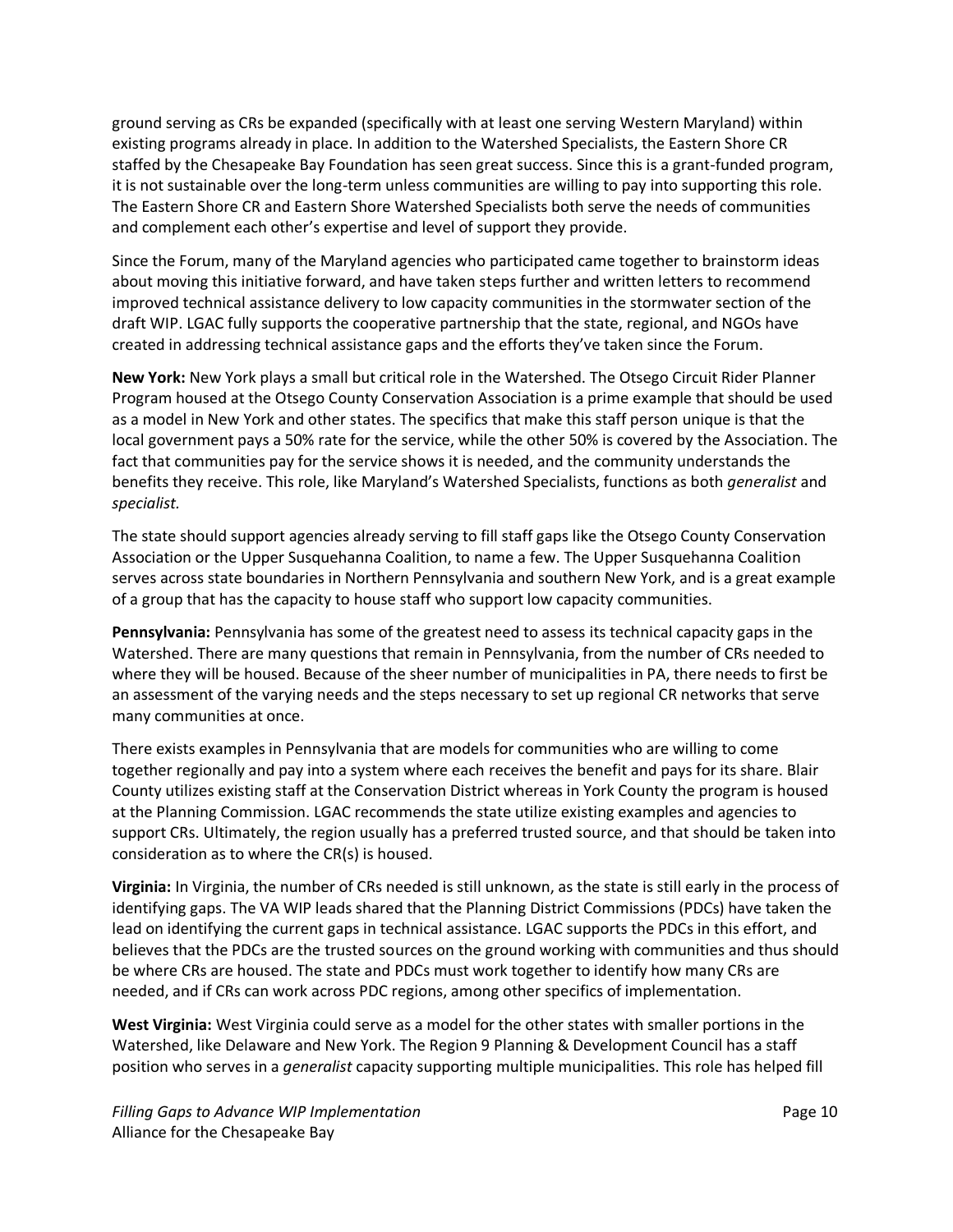the staff capacity gaps that communities face, but in talking with the WV WIP leads it is clear that low capacity communities still face capacity gaps for generalized *and* specialized tasks. LGAC recommends that the state continue to assess its gaps and determine if the current staff should be expanded in order to more fully support low capacity communities and help them access technical services.

In addition to bolstering the current operations in West Virginia, in this corner of the Watershed there is a lot of opportunity to create a CR network across state boundaries, specifically with Western Maryland.

# *Current (or Past) Circuit Rider Program Funding*

LGAC staff conducted research prior to and after the Forum to better understand how existing programs are funded. The table below shows the annual cost of a CR program and/or staff person, and an average cost per staff person in a circuit rider (generalist) role based on the models in Appendix E. This information can serve as a starting point for states who identify the need to hire additional staff, but is limited due to information available. For more detailed information on what the program costs represent, see Appendix F.

| <b>Program/Title (State)</b>                    | <b>Annual Program (P)</b><br>and/or Staff Cost (S) |  |
|-------------------------------------------------|----------------------------------------------------|--|
| York County Circuit Rider (Pilot) (PA)          | \$100,000(P)                                       |  |
| Eastern Shore Healthy Waters Circuit Rider (MD) | \$140,167(P)                                       |  |
| Otsego Circuit Rider Planner Program (NY)       | \$35,000(S)                                        |  |
| Environmental Coordinator (WV)                  | \$75,000 (P)                                       |  |
| Watershed Restoration Specialists (MD)          | $$61,800^8(S)$                                     |  |
| Blair County MS4 Collaborative (PA)             | \$100,000(P)                                       |  |

It is up to the states to first identify the gaps at the local level, and then determine how to support communities through developing and/or expanding upon existing circuit rider programs. Each state needs to assess whether their existing federal funds from the Chesapeake Bay Program Office (CBPO) are being utilized. See Appendix D for the full discussion notes and recommendations that came from the LGAC Quarterly Meeting in November 2018.

During this meeting, LGAC recommended ways in which to bring greater transparency to local government implementation funds, and strategies for implementation. **LGAC highly recommends that each jurisdiction report semi-annually on any unliquidated CBPO allocations, and utilize those funds for expanding circuit rider networks in areas of critical need.** This recommendation was first made in November 2018 and echoed at the March 2019 LGAC Quarterly Meeting. How funds are allocated will be up to each state once it identifies the need and number of staff required to fill staffing gaps and help communities access technical assistance.

It is a critical time in the states' Phase III WIP process, as all states must submit their draft plans by April 12, 2019 which is followed by a public review period through June 7, 2019. During the March 2019 LGAC Quarterly Meeting, it was recommended that LGAC utilize this review period to recommend that Phase III WIPs should support the development and/or expansion of CR networks in order to fill local staffing and capacity gaps, ultimately helping the state's meet their Phase III WIP targets. LGAC staff encourages

 $\overline{\phantom{0}}$ 8 Average costs for one specialist based on 2017 salary for each of the 5 specialists.